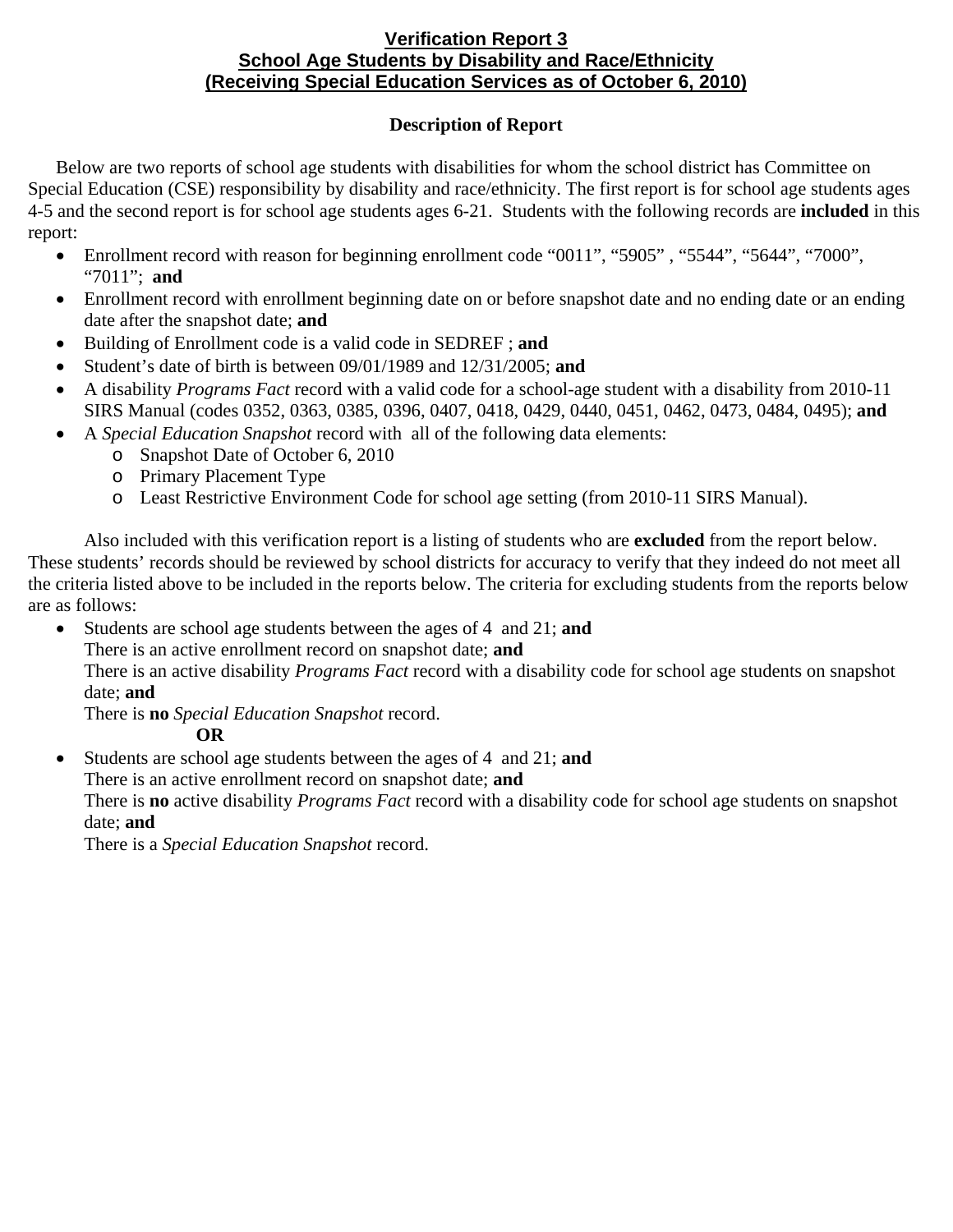## **Verification Report 3 School Age Students by Disability and Race/Ethnicity (Receiving Special Education Services as of October 6, 2010) Ages 4-5**

**Directions:** Please review the data below to verify that students' disability and race/ethnicity are displayed accurately for all school age students with disabilities (aged 4-5) for whom your district has CSE responsibility and who were receiving special education services on the snapshot date. The links below the numbers in each cell provide a list of students that meet the criteria to be included in the report. Also, please review your school district's report of students excluded from this report. **If corrections are needed to this report, please resubmit your district files with the necessary corrections to the Regional Information Center (or the data warehouse for large cities) before the certification due date.**

|                       |                                           | $\mathbf{A}$          | $\overline{B}$                                                                     | $\overline{\mathsf{c}}$                 | $\overline{\mathsf{D}}$                                           | E                                                                                              | $\overline{F}$                          | $\overline{\mathbf{G}}$                               | H    |
|-----------------------|-------------------------------------------|-----------------------|------------------------------------------------------------------------------------|-----------------------------------------|-------------------------------------------------------------------|------------------------------------------------------------------------------------------------|-----------------------------------------|-------------------------------------------------------|------|
|                       |                                           |                       |                                                                                    |                                         |                                                                   |                                                                                                |                                         |                                                       |      |
| Line<br><b>Number</b> | <b>Disability</b><br>(As of Snapshot Date | Hispanic<br>or Latino | American<br>Indian or<br>Alaska<br><b>Native</b><br>(Not of<br>Hispanic<br>Origin) | Asian<br>(Not of<br>Hispanic<br>Origin) | Black or<br>African<br>American<br>(Not of<br>Hispanic<br>Origin) | <b>Native</b><br>Hawaiian<br>or Other<br>Pacific<br>Islander<br>(Not of<br>Hispanic<br>Origin) | White<br>(Not of<br>Hispanic<br>Origin) | Two or<br>More<br>Races (Not<br>of Hispanic<br>Origin | Tota |
| $\overline{01}$       | Autism                                    |                       |                                                                                    |                                         |                                                                   |                                                                                                |                                         |                                                       |      |
| $\overline{02}$       | <b>Emotional Disturbance</b>              |                       |                                                                                    |                                         |                                                                   |                                                                                                |                                         |                                                       |      |
| $\overline{03}$       | <b>Learning Disability</b>                |                       |                                                                                    |                                         |                                                                   |                                                                                                |                                         |                                                       |      |
| 04                    | <b>Mental Retardation</b>                 |                       |                                                                                    |                                         |                                                                   |                                                                                                |                                         |                                                       |      |
| 05                    | Deafness                                  |                       |                                                                                    |                                         |                                                                   |                                                                                                |                                         |                                                       |      |
| 06                    | Hearing Impairment                        |                       |                                                                                    |                                         |                                                                   |                                                                                                |                                         |                                                       |      |
| 07                    | Speech or Language<br>Impairment          |                       |                                                                                    |                                         |                                                                   |                                                                                                |                                         |                                                       |      |
| 08                    | Visual Impairment<br>(includes Blindness) |                       |                                                                                    |                                         |                                                                   |                                                                                                |                                         |                                                       |      |
| 09                    | Orthopedic Impairment                     |                       |                                                                                    |                                         |                                                                   |                                                                                                |                                         |                                                       |      |
| 10                    | Other Health Impairment                   |                       |                                                                                    |                                         |                                                                   |                                                                                                |                                         |                                                       |      |
| $\overline{11}$       | <b>Multiple Disabilities</b>              |                       |                                                                                    |                                         |                                                                   |                                                                                                |                                         |                                                       |      |
| $\overline{12}$       | Deaf-Blindness                            |                       |                                                                                    |                                         |                                                                   |                                                                                                |                                         |                                                       |      |
| $\overline{13}$       | <b>Traumatic Brain Injury</b>             |                       |                                                                                    |                                         |                                                                   |                                                                                                |                                         |                                                       |      |
| $\overline{14}$       | <b>Total (Lines 1-13)</b>                 |                       |                                                                                    |                                         |                                                                   |                                                                                                |                                         |                                                       |      |